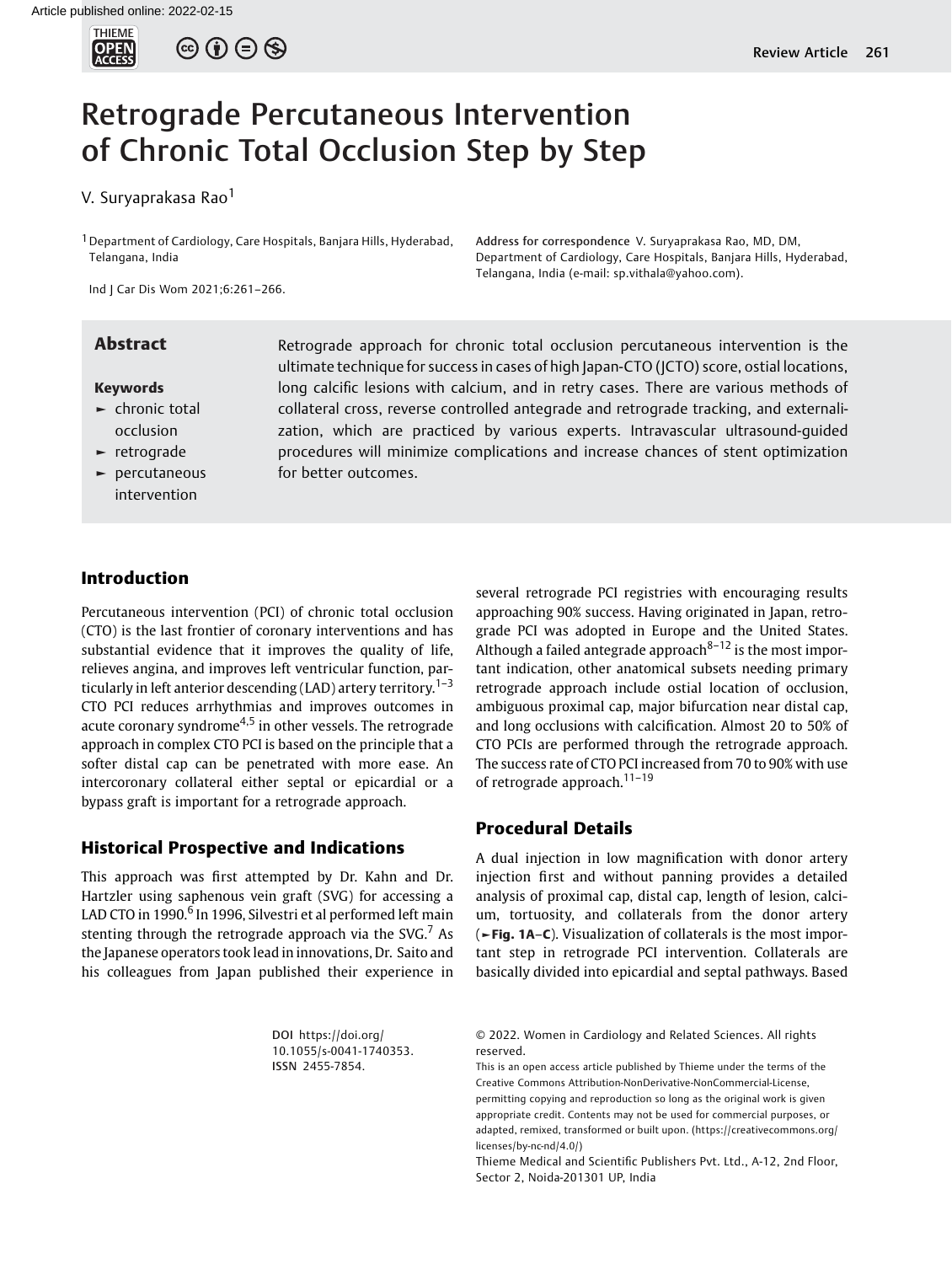

Fig. 1 (A) Algorithm of chronic total occlusion crossing. (B) Dual injection. (C) Dual injection.

on the diameter of collateral connection (CC) size, Werner classification grades it into three categories: CC0, no angiographic connection; CC1, thread-like connection (<0.4 mm); and CC2, side branch-like connection (>0.4 mm). A CC1, CC2 septal collateral (Werner classification) is a prerequisite for a successful wire cross. Very rarely CC0 collateral can be crossed by what is called surfing and a no contrast injection approach.<sup>20</sup>

#### Toolbox of Retrograde Approach

Appropriate hardware, operator's skill, suitable anatomy with good-sized donor artery, and regular activated clotting time (ACT) monitoring (300–350 seconds) are required for successful retrograde approach. Septal collaterals are safest and are preferred as initial choice. A less tortuous, less branching (CC1, CC2) without much angulation at entry and exit are key for successful cross. Early arising S1, S2 collaterals are better as navigating microcatheters will be difficult with distally arising collaterals.<sup>21,22</sup> Navigating a LAD to posterior descending artery (PDA) septal collateral is easier than navigating a PDA to LAD septal collateral. The preferred guiding catheters are extra back-up (EBU) 3.0, 3.5 for left coronary artery and amplatzer 1 (AL1), AL2 0.75/1 with side holes (SH) for right coronary artery in most of the cases. Side holes AL in right coronary artery (RCA) CTO is useful to protect from ischemia of conus artery and avoid pressure dampening, but contrast usage will be more. Also, 7F bifemoral sheaths are preferable in a difficult CTO PCI by most operators though European operators use biradial approach not uncommonly. A 7F slender radial sheath (Terumo) and a 7F femoral approach is another option. Long 45 cm 7F or 8F braided sheaths in case of tortuous iliac arteries give good backup support. Furthermore, 90 cm short guiding catheters are required in case of SVG graft or left internal mammary artery (LIMA) as donor artery or for navigating long epicardial collateral or for distal septal collateral. Microcatheters play a key role in navigating collateral after wire crossing and support the CTO crossing with dedicated wires and even externalization of wires. The Corsair 150 (Asahi Intec), Caravel 150 (Asahi Intec), Finecross 150 (Terumo), and Turnpike 150 (Vascular Solutions)<sup>18</sup> are important in support catheter category. Most operators

prefer a Corsair 150 (2.6 F) or Caravel 150 (1.9 F) in septal collateral crossing, and Caravel 150 in an epicardial collateral crossing. The Corsair needs minimum 10 rotations clockwise and counterclockwise with gentle push while Caravel does not need any rotations but a gentle push. The radio-opaque tip of Caravel is less visible on fluoroscopy and is slippery.

#### Toolbox

- 7F and 8F systems
- Intravascular ultrasound  $(IVUS) + Support$  catheters  $+$ Balloon – 8F
- Support catheters: Corsair 135 cm, 150 cm; Caravel Pro, Finecross
- Dual lumen catheters: Crusade
- Guide extensions: Guideliner, Guidezilla
- Guidewires: Sion series, Suoh 03, Fielder XTR series, Gaia series, Ultimate series, Miracle series, Conquest Pro, RG3
- Low-profile balloons
- 2 cc Leuer lock syringes
- Push-pull Y connector
- Trapping balloons
- Long drug eluting stents (DES)
- Coils and snares
- ACT monitoring
- IVUS

#### Collateral Wire Navigation

Multiple orthogonal views are required to study collaterals with selective, super selective injection with 2 mL Leuer lock syringe (0.5 mL contrast) (►Fig. 2A–D). This will ensure evaluating any acute angulation or tortuosity, and defining exit points up to distal cap. An aspiration through a microcatheter is absolutely necessary before any selective injection. Epicardial collateral with tortuosity is crossed by rotation of wire than gentle push and preferably in diastole. The septal collateral is crossed with Sion or Runthrough wires with tiny bend at tip and exchanged to a Sion blue, Suoh 03, or Sion black. The workhorse wire is closely followed by a microcatheter. The Suoh 03 is a hydrophilic, preshaped, and atraumatic wire with low penetrating power. It is the wire of choice for a difficult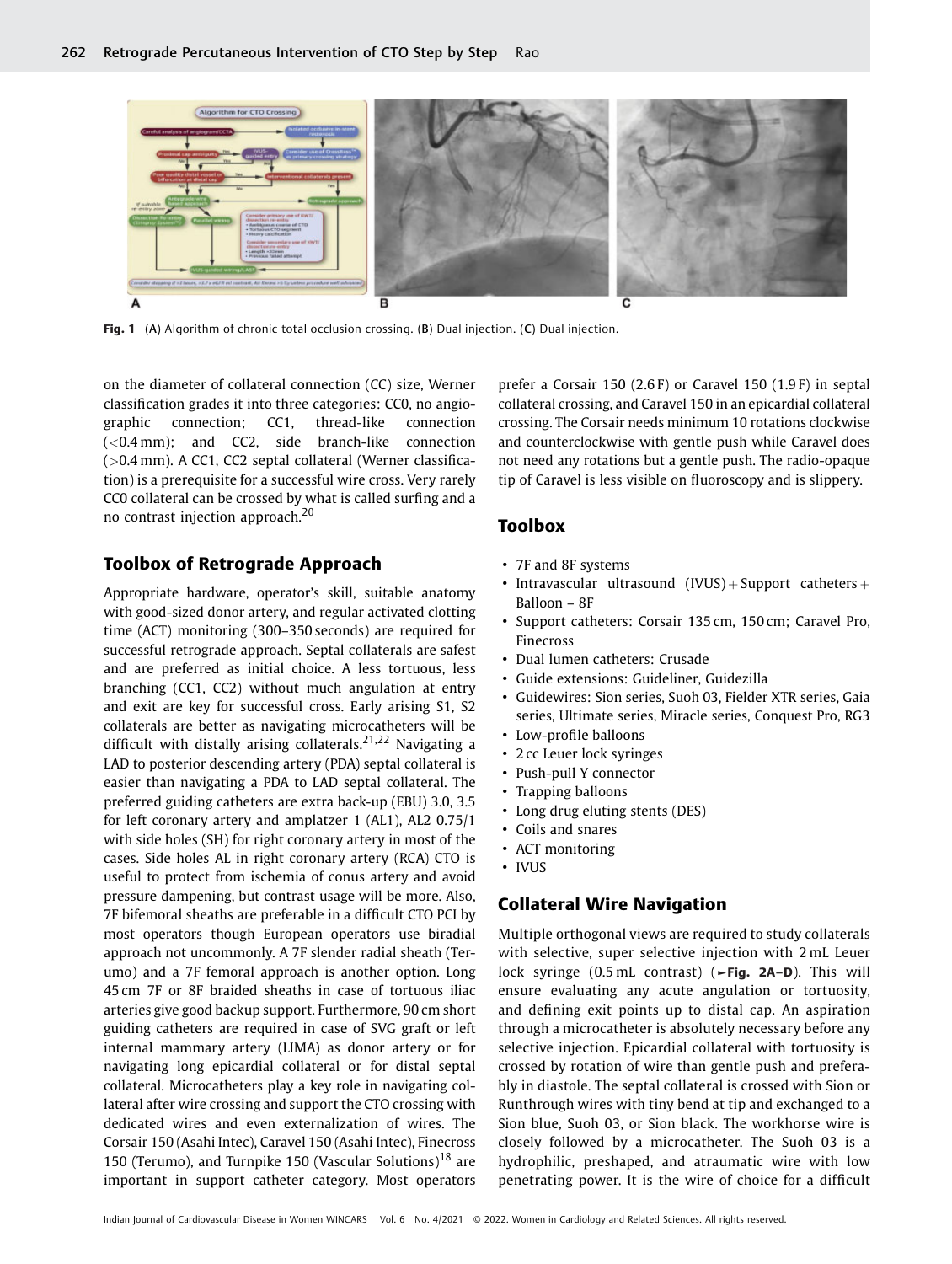

Fig. 2 (A) J channel score. (B) Collateral connection size. (C) Collateral

septal collateral cross. Sion black polymer jacket with slip coat and rope coil structured tip is good for distal tortuosity. Fielder XTR is another polymer jacketed wire with low penetration power that is useful for septal surfing of invisible collateral.

### Wire Crossed into Distal Cap but Microcatheter Does Not Cross

tortuosity. (D) Collateral to recipient artery.

In this situation, visualization in left anterior oblique (LAO) (especially RCA CTO) uncovers an acute bend that Corsair may not be able to negotiate. The optionsinclude deep throating the donor guiding catheter, anchor balloon for guiding support, Guidezilla or Guideliner support, and finally changing the microcatheter from Caravel to Corsair Pro or to Finecross. Sometimes change of collateral channel will be helpful.

## Puncture of Distal Cap

Distal cap penetration needs wires with more penetration power with good torque. Gaia 2, which is preshaped with 1:1 torque transmission, Miracle 3, and Ultimate Bros are good wires for distal cap puncture. Sometimes wires with more penetrating power like Gaia 3, Pilot 200, Conquest Pro 12, or Hornet (Boston Scientific) are needed.<sup>6,23</sup>

# Antegrade–Retrograde Channel Connection

Antegrade bed preparation by microcatheter and antegrade wire (Fielder XTR, Gaia, etc.) is necessary before retrograde device tracking (►Fig. 3A–N). About 30% of cases can be

Retrograde Percutaneous Intervention of CTO Step by Step Rao 263

microcatheter. Retrograde microcatheter can be a landmark, like kissing wire, for antegrade wire.<sup>24</sup> In most cases, a reverse controlled antegrade and retrograde tracking (CART) is performed to create connection in subintimal space in CTO segment. In this technique, after the antegrade– retrograde wire overlap, a 2 mm/2.5 mm NC balloon is inflated on antegrade wire with retrograde catheter close to the shoulder of the balloon. The retrograde wire is then navigated to the subintimal space and then into the proximal true lumen once the balloon is deflated. In assisted reverse CART, a 5F IVUS (Eagle Eye, Philips, HD 60, and Boston Scientific) assists in assessing the wire position and selecting the balloon site for reverse CART.<sup>25</sup> A Guidezilla 5.5F or 6F on antegrade wire is also helpful for assisted reverse CART. The retrograde wire<sup>26</sup> in intima and antegrade wire in subintima are most difficult subset for reverse CART. In contemporary reverse CART, a low profile (2 mm NC balloon) is dilated on antegrade wire in subintima in the distal part of CTO and Gaia 2 wire is manipulated to make connection with antegrade wire. In extended reverse CART, the connection is made with higher-sized balloon beyond the CTO segment proximally. Finally, in case of difficulty in navigating the retrograde wire, knuckle wire technique can be used to enter subintimal space and into the true lumen. A Fielder XTR, Sion black, Pilot 200, and Gladius are good for this technique. An IVUS check of wire positions is always safe before the entry of retrograde wire into antegrade guiding to avoid serious problems of subintimal stenting at ostial RCA or left main coronary artery (LMCA), respectively.

# Externalization and DES Deployment

The retrograde wire is guided into the antegrade guiding catheter and trapped in the guiding catheter (2.5 mm NC balloon suitable for a 7F guide). This facilitates the microcatheter track along the wire into antegrade guide. Usage of Guidezilla or Guideliner is encouraged to externalize the wire so that subintimal positions of wire at ostioproximal locations (RCA or LMCA) can be avoided. It also fastens the externalization process. Once the microcatheter is in antegrade guide catheter, the wire is exchanged to RG3 (330cm) or Fielder FC 300 cm wire, which are long hydrophilic wires and very soft. RG3 is the preferred choice of most of CTO operators. Sometimes snaring by Ensnare (18  $\times$  30 mm, 6F) or goose neck snare is used to navigate retrograde wire into antegrade guiding catheter. Snaring is done just proximal to the radio-opaque part of wire. The externalized RG3 wire is followed on fluoroscopy along the common iliac region and the Y connector is unlocked and detached from the guiding catheter hub. The retrograde wire is drawn carefully into copilot and the Y connector is reattached to guiding catheter hub. Flushing of the guide should be strictly avoided at this step and 20–30 cm of wire is externalized beyond the Y connector. The author uses rendezvous technique either in the coronary artery or in the antegrade guiding catheter where retrograde or antegrade wire can be carefully negotiated from one microcatheter to another making the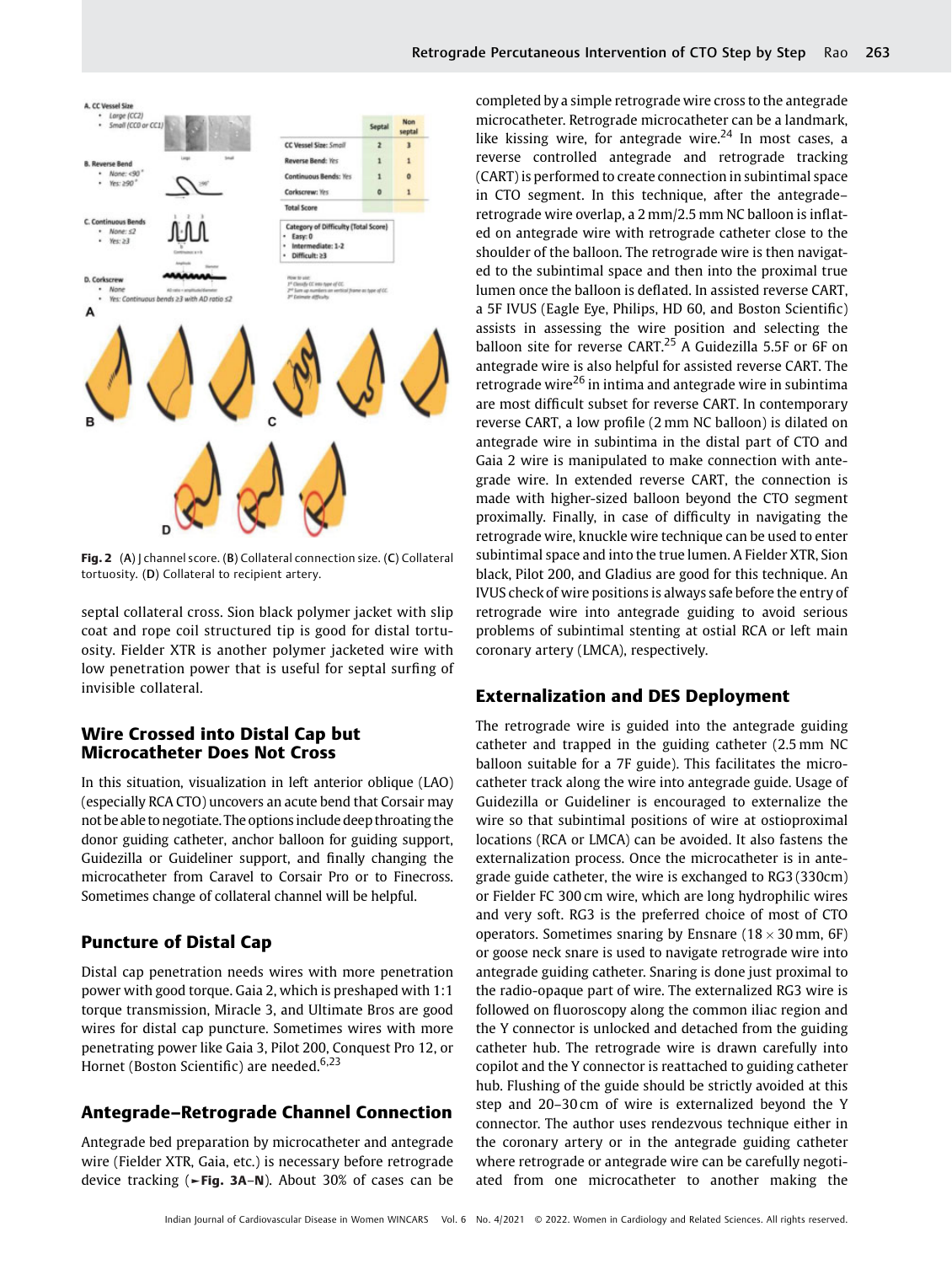

Fig. 3 (A) Antegrade bed preparation with Corsair 135 with Gaia 2 in false lumen. (B) Sion Blue in septal S1 collateral. (C) Selective channel injection. (D) Suoh 3 in tortuosity. (E) Wire position in intravascular ultrasound: (1) both wires in intima, (2) both wires in subintima, (3) antegrade wire in intima, retrograde wire in subintima, and (4) antegrade wire in subintima, retrograde wire in intima. (F) Corsair nonnegotiable at the bend, exchanged to Corsair Pro by balloon trap technique. (G) Suoh 03 exchanged to Gaia 2. (H) Reverse controlled antegrade and retrograde tracking at the chronic total occlusion site with 2.0  $\times$  10 NC balloon. (I) Retrograde Gaia 2 into antegrade Guidezilla. (J) Externalization with RG3. (K) Angioplasty with 2.0 and 2.25 NC on the RG3 wire. (L) Antegrade Sion to retrograde Corsair (Rendezvous technique). (M) Knuckle wire technique. (N) Overlapping long drug eluting stent.

externalization much easy.<sup>32</sup> Balloon angioplasty and DES deployment are done by IVUS guidance over the RG3 wire after the retrograde microcatheter is withdrawn into the collaterals. A donor artery injection is given to check the collateral injury and donor artery dissection. Microcatheter can be threaded on to the RG3 wire in antegrade guide catheter and RG3 can be pulled back gently along with retrograde microcatheter to avoid collateral injury. In this process, both guiding catheters should be kept away from ostial locations to avoid guide-induced trauma. A workhorse wire in antegrade microcatheter and a check injection after

the withdrawal of microcatheter complete the procedure.34–<sup>38</sup>

#### Complications

Donor artery dissection and thrombosis are dreadful complications of retrograde PCI that can be prevented by allowing back bleed during the procedure, monitoring pressure curve of the guiding catheter, and taking care during retrograde wire and microcatheter withdrawal (►Fig. 4A–C). Dissection should be immediately addressed by prompt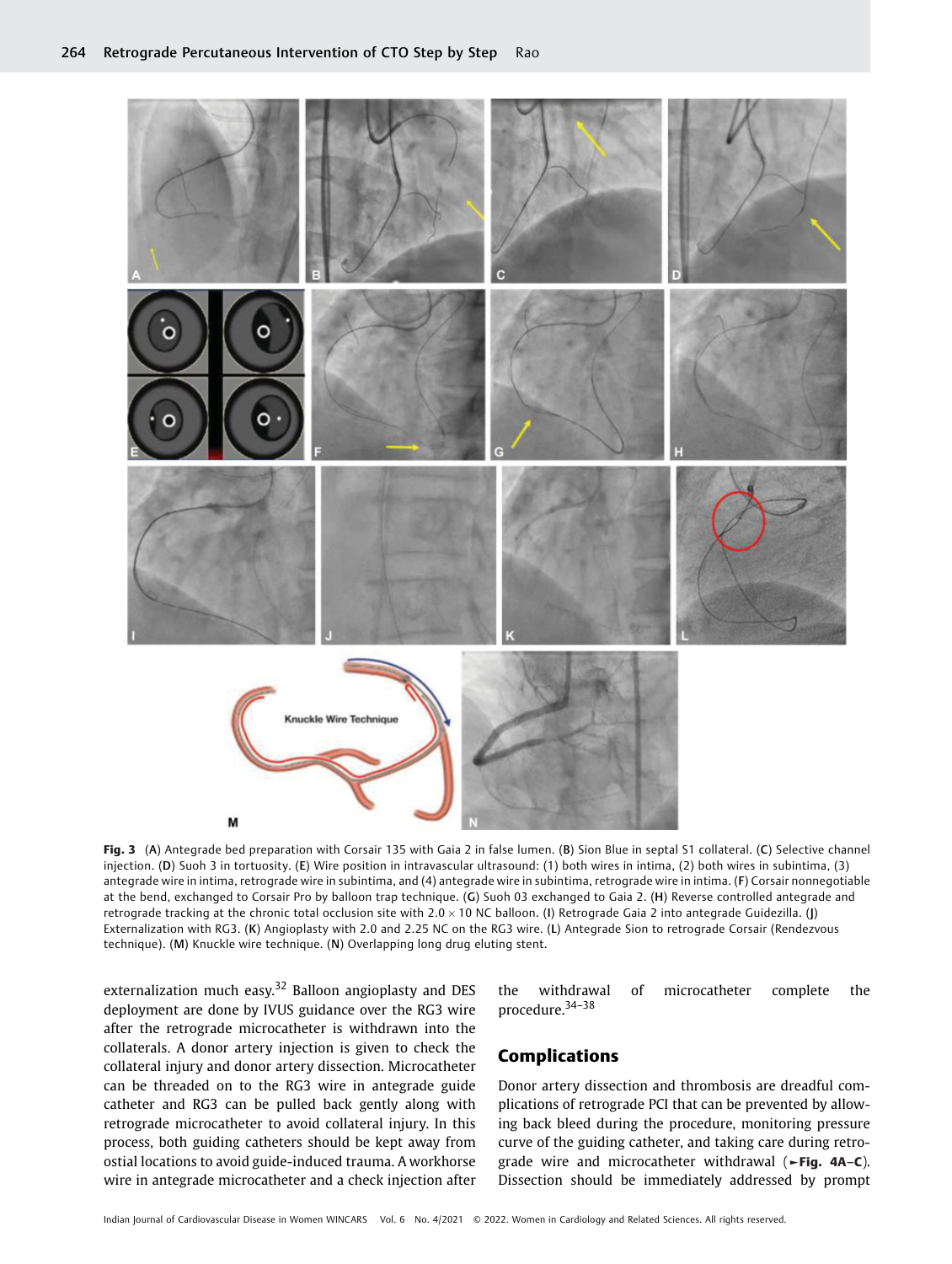

Fig. 4 (A) Channel injury. (B) Hilal coil deployment. (C) Septal leak sealed.

stenting. ACT should be monitored and maintained between 300 and 350 seconds to avoid donor artery thrombosis. Collateral injury can occur during wire navigation, microcatheter negotiation in bends, microcatheter withdrawal, and selective channel injection without allowing back bleed. Collateral channel perforation can occur into a cardiac chamber diagnosed by free wire movement and contrast disappearing fast or can be increasing septal hematoma.<sup>39-42</sup> Usually septal hematomas are benign but need monitoring and, if large, need closure with the help of coils (Cook Hilal 2 mm, 3 mm coils). Coils can be delivered through Cook 4F delivery catheter or Finecross 130, 2.6F.<sup>43-45</sup> Epicardial injury is catastrophic. It produces cardiac tamponade and can be avoided by checking position of wire before microcatheter advancement, ensuring back bleed before any selective injection. Epicardial injury is dealt by coil closure from both sides to seal perforation.

#### Conclusion

Retrograde PCI technique improves the overall success rate of CTO PCI to 90%. Improvements in wires, microcatheters, and imaging have contributed to the improvement in success rate. Retrograde PCI comes with its own unique challenges and complications and should be handled by experienced operators.

Conflict of Interest None declared.

#### References

- 1 Ivanhoe RJ, Weintraub WS, Douglas JS Jr, et al. Percutaneous transluminal coronary angioplasty of chronic total occlusions. Primary success, restenosis, and long-term clinical follow-up. Circulation 1992;85(01):106–115
- 2 Suero JA, Marso SP, Jones PG, et al. Procedural outcomes and longterm survival among patients undergoing percutaneous coronary intervention of a chronic total occlusion in native coronary arteries: a 20-year experience. J Am Coll Cardiol 2001;38(02): 409–414
- 3 Warren RJ, Black AJ, Valentine PA, Manolas EG, Hunt D. Coronary angioplasty for chronic total occlusion reduces the need for subsequent coronary bypass surgery. Am Heart J 1990;120(02): 270–274
- 4 Nombela-Franco L, Mitroi CD, Fernández-Lozano I, et al. Ventricular arrhythmias among implantable cardioverter-defibrillator recipients for primary prevention: impact of chronic total coronary occlusion (VACTO Primary Study). Circ Arrhythm Electrophysiol 2012;5(01):147–154
- 5 Hoye A, van Domburg RT, Sonnenschein K, Serruys PW. Percutaneous coronary intervention for chronic total occlusions: the Thoraxcenter experience 1992-2002. Eur Heart J 2005;26(24): 2630–2636
- 6 Kahn JK, Hartzler GO. Retrograde coronary angioplasty of isolated arterial segments through saphenous vein bypass grafts. Cathet Cardiovasc Diagn 1990;20(02):88–93
- 7 Silvestri M, Parikh P, Roquebert PO, Barragan P, Bouvier JL, Comet B. Retrograde left main stenting. Cathet Cardiovasc Diagn 1996;39 (04):396–399
- 8 Saito S, Tanaka S, Hiroe Y, et al. Angioplasty for chronic total occlusion by using tapered-tip guidewires. Catheter Cardiovasc Interv 2003;59(03):305–311
- 9 Ruocco NA Jr, Ring ME, Holubkov R, Jacobs AK, Detre KM, Faxon DP. Results of coronary angioplasty of chronic total occlusions (the National Heart, Lung, and Blood Institute 1985-1986 Percutaneous Transluminal Angioplasty Registry). Am J Cardiol 1992;69 (01):69–76
- 10 Werner GS, Ferrari M, Heinke S, et al. Angiographic assessment of collateral connections in comparison with invasively determined collateral function in chronic coronary occlusions. Circulation 2003;107(15):1972–1977
- 11 Sheiban I, Moretti C, Omedé P, et al. The retrograde coronary approach for chronic total occlusions: mid-term results and technical tips & tricks. J Interv Cardiol 2007;20(06): 466–473
- 12 Saito S. Different strategies of retrograde approach in coronary angioplasty for chronic total occlusion. Catheter Cardiovasc Interv 2008;71(01):8–19
- 13 Galassi AR, Tomasello SD, Reifart N, et al. In-hospital outcomes of percutaneous coronary intervention in patients with chronic total occlusion: insights from the ERCTO (European Registry of Chronic Total Occlusion) registry. EuroIntervention 2011;7(04): 472–479
- 14 Wilson WM, Walsh SJ, Yan AT, et al. Hybrid approach improves success of chronic total occlusion angioplasty. Heart 2016;102 (18):1486–1493
- 15 Rathore S, Katoh O, Matsuo H, et al. Retrograde percutaneous recanalization of chronic total occlusion of the coronary arteries: procedural outcomes and predictors of success in contemporary practice. Circ Cardiovasc Interv 2009;2(02):124–132
- 16 Dash D. Retrograde coronary chronic total occlusion intervention. Curr Cardiol Rev 2015;11(04):291–298
- 17 Dash D. Guidewire crossing techniques in coronary chronic total occlusion intervention: A to Z. Indian Heart J 2016;68(03): 410–420